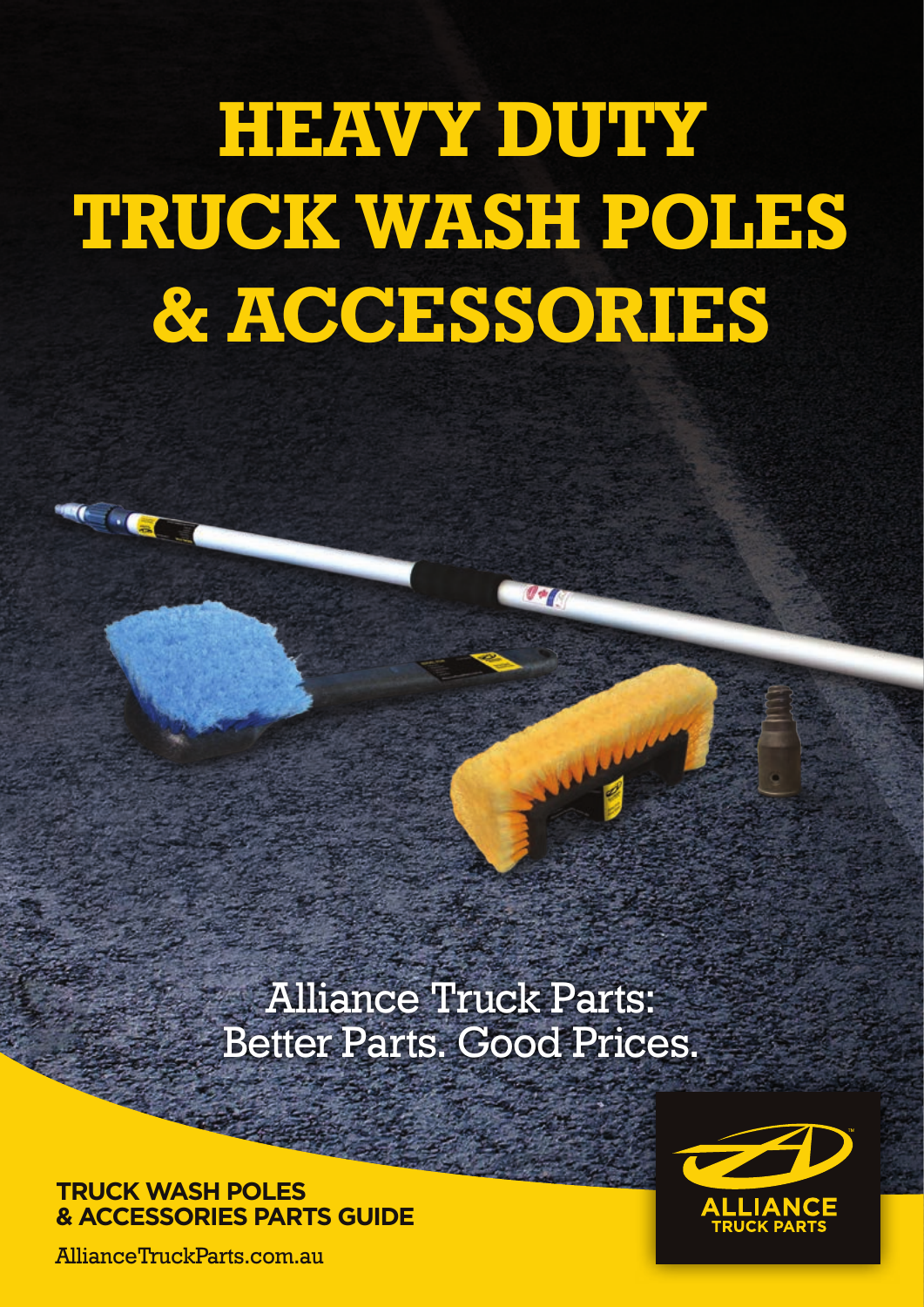## **HEAVY DUTY TRUCK WASH POLES & ACCESSORIES**

The flow-thru poles are heavy duty and made from industrial quality lightweight aluminium. They are fitted with safety grips and Hi-Lo off valve aluminium tips for greater strength.

The brushes are made with soft/durable filament and come with soft, non-scratch durable fibres in a range of sizes. Ideal for Trucks, Buses, Caravans, Boats, Home.

#### **QUAD 10" HEAD BRUSH**

PART NUMBER: Q ABP RT357

#### **PRODUCT FEATURES**

- Manufactured from a soft Non scratch fibre.
- Dimension: 14 cm x 14 cm x 27 cm
- Weight: 0.5 kg



Illustrations and photographs used in this catalogue may vary slightly from the actual product. Prototype samples are sometimes used for photography. The production parts may vary slightly.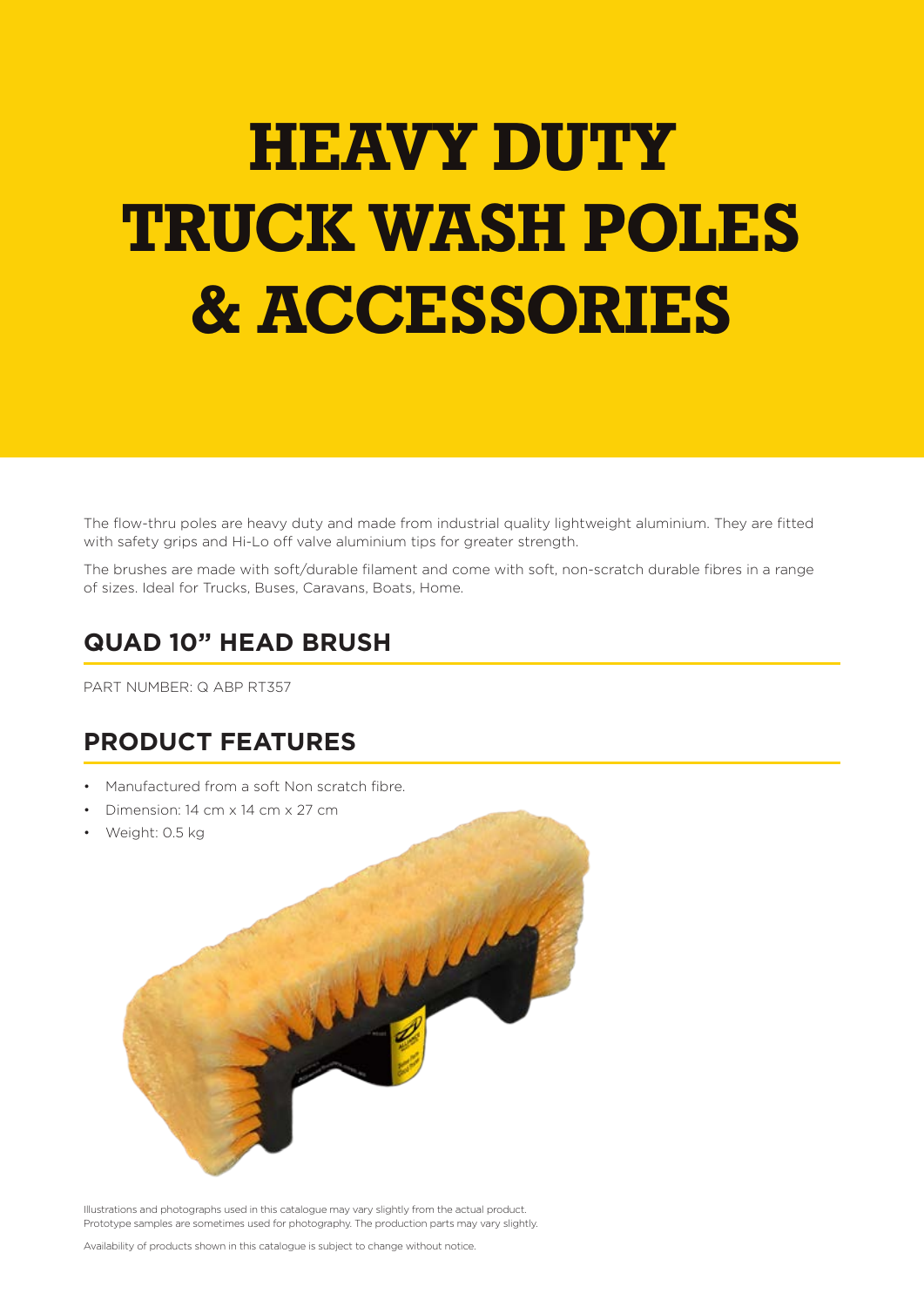#### **LONG HANDLE DIP AND WASH BRUSH**

PART NUMBER: QABP RT039

#### **PRODUCT FEATURES**

- Manufactured from a soft Non scratch fibre
- Dimension: 14 cm x 14 cm x 52 cm
- Weight: 0.5 kg



#### **FLOW THROUGH POLE - 2.5M**

PART NUMBER: QABP RT22725

#### **PRODUCT FEATURES**

- Poles fitted with Hi-Lo off valve aluminium tips for greater strength
- Dimension: 150 cm x 3.5 cm x 3.5 cm
- Weight: 0.5 kg.



Illustrations and photographs used in this catalogue may vary slightly from the actual product. Prototype samples are sometimes used for photography. The production parts may vary slightly.